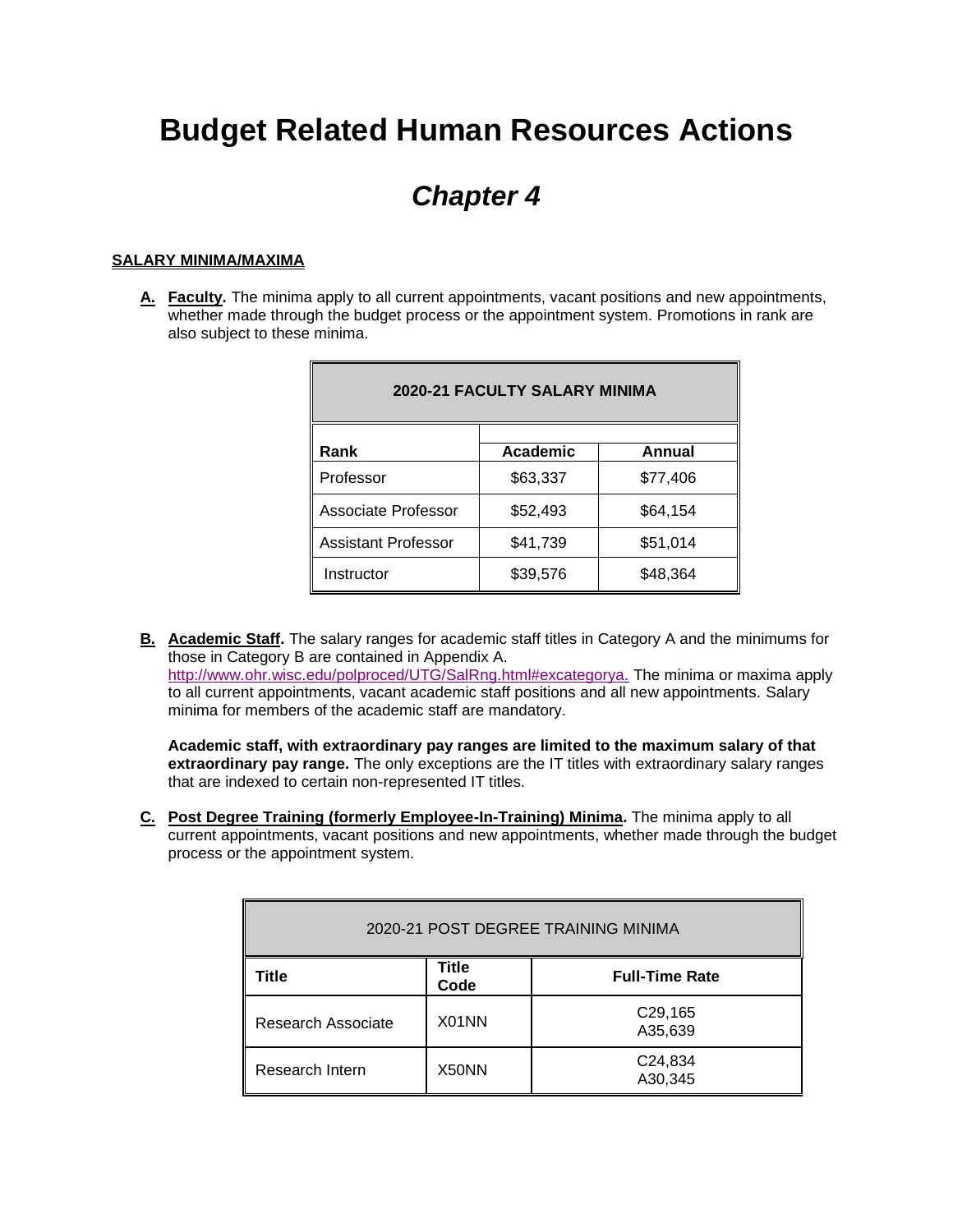Based on the nature of the work for post-doctoral employees and the competitive factors of our peers, UW–Madison requires that all full time Postdoctoral Fellows (X10NN), Postdoctoral Trainee (X30NN), and Research Associates (X01NN) have a base salary of \$47,476. This may occur through two appointments allowed under the [University of Wisconsin–Madison Policy For](https://kb.wisc.edu/gsadminkb/page.php?id=34827)  [Supplementation And Concurrent Appointments For Postdoctoral Employees-In-Training](https://kb.wisc.edu/gsadminkb/page.php?id=34827)  [Fellowships Or Traineeships.](https://kb.wisc.edu/gsadminkb/page.php?id=34827) If a position meets the FLSA exemption of a teacher, doctor, or lawyer, the position is not subject to this salary requirement. Divisions should denote this FLSA exemption using the Working Title field in HRS for ease of tracking.

### **STUDENT ASSISTANT STIPENDS**

**A. 2020-21 TA and PA Stipend Rates.** The following rates that were recommended by the Graduate School Academic Planning Council (GSAPC) and approved by the Provost and Vice Chancellors will be in effect for 2020-21. These rates should be used for all budgeted group and vacant positions.

| Title                                  | <b>Title</b><br>Code | <b>Full-Time Rate</b> |  |  |
|----------------------------------------|----------------------|-----------------------|--|--|
| Lecturer (SA) - Minimum                | Y30NN                | C45,000               |  |  |
| Teaching Assistant - Standard(Minimum) | Y33NN                | C41,000               |  |  |
| Program Assistant - Minimum            | Y42NN                | A50,112               |  |  |
|                                        |                      | C41,000               |  |  |
| Project Assistant - Minimum            | Y43NN                | A50,112               |  |  |
|                                        |                      | C41,000               |  |  |

### **2020-21 GRADUATE ASSISTANT STIPEND RATES**

- **B. Higher Teaching Assistant/Program/Project Stipends.** Starting in 2017-18, the teaching assistant rates are a minimum, not a fixed rate. Higher stipend levels are permitted for teaching assistants and program/project assistants where qualifications or requirements warrant. Departments wishing to pay above the minima to accommodate different market factors should seek approval from the appropriate Dean or Director.
- **C. 2019-20 Research Assistant Stipend Rates.** The following rates that were recommended by the Graduate School Academic Planning Council (GSAPC) and approved by the Provost and Vice Chancellors will be in effect for 2020-21. These rates should be used for all budgeted group and vacant positions.

Starting in 2017-18, the research assistant rates are a minimum, not a fixed rate. Higher stipend levels are permitted for research assistants where qualifications or requirements warrant. Departments wishing to pay above the minima to accommodate different market factors should seek approval from the appropriate Dean or Director.

| <b>2020-21 RESEARCH ASSISTANT STIPEND RATES</b> |                                  |          |  |  |
|-------------------------------------------------|----------------------------------|----------|--|--|
| <b>Title/Function Code</b>                      | <b>Academic</b><br><b>Annual</b> |          |  |  |
| Research Assistant (Y41NN)-<br>Minimum          | \$40,608                         | \$49,632 |  |  |

**D. Limitation on Graduate Assistant Appointments.** Teaching, program/project assistant and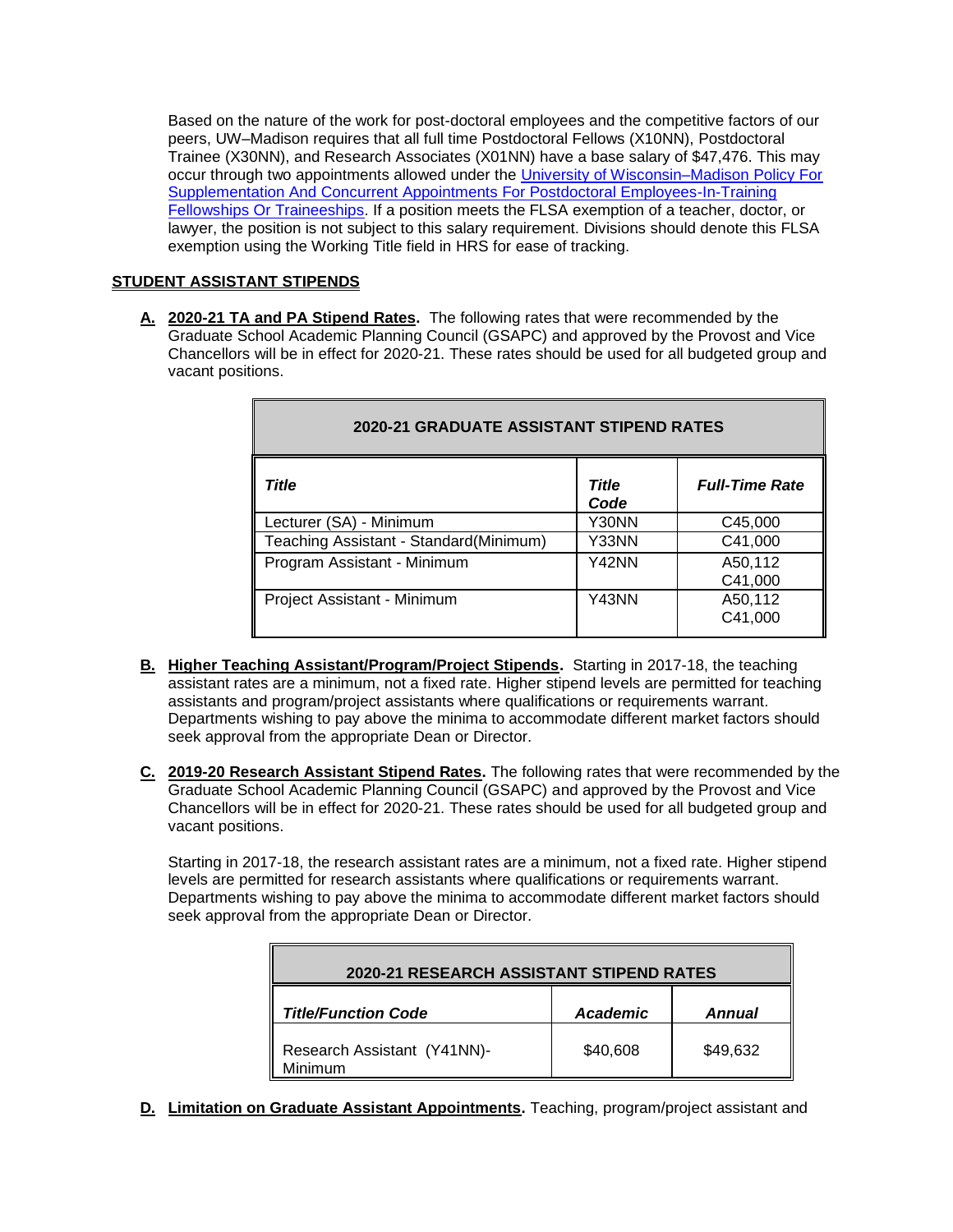research assistant appointments offer students who are actively pursuing advanced degrees the opportunity to obtain valuable academic experience. These titles are not intended to be used as substitutes for other employment titles (i.e., lecturer).

Usually, a 50% assistantship is the maximum level permitted with a full graduate load. Exceptions are allowed (up to and including 75%) with the approval of the appropriate student advisor and major department chair for domestic students only. Starting in 2017-18, research assistant positions have a maximum FTE of 50%. In special situations, combinations of RA, TA and PA appointments may equal more than 75%. However, such exceptions are rarely approved. Appointments to assistantships that equal more than 75% require prior written approval of the Dean/Director and the Graduate School. Additional information can be found at: [https://grad.wisc.edu/acadpolicy/#facultypoliciesandprocedures.](https://grad.wisc.edu/acadpolicy/#facultypoliciesandprocedures)

#### **FACULTY PROMOTIONS**

- **A. Review for Promotion from Associate to Full Professor.** It is important that faculty members at the rank of associate professor be periodically reviewed for possible promotion to full professor. The responsibility for ensuring that no associate professor is overlooked for promotional consideration rests with the deans and departments. Accordingly, individual schools/colleges and departments must establish special methods for assuring consideration for promotion. To assist you, a listing is enclosed of all individuals who have held the rank of Associate Professor for five or more years. If you have questions about this listing, contact the Secretary of the Faculty at [admin@secfac.wisc.edu.](mailto:admin@secfac.wisc.edu)
- **B. 2020-21 Salary Adjustments**. Starting in the 2017-18 academic year, promotions are allowed to fall between a fixed-dollar amount and ten percent of the faculty member's salary base. Faculty promotions should reflect at least the following rate changes that were approved by the University Committee and the Provost.

| 2019-20 Promotion                                 | Academic | Annual   |
|---------------------------------------------------|----------|----------|
| Associate Professor to Professor                  | \$9,900  | \$11,700 |
| <b>Assistant Professor to Associate Professor</b> | \$7,700  | \$9,000  |

NOTE: A promotional increase is not required where the individual is temporarily appointed at the Instructor level until the Ph.D. is obtained.

It is expected that all individuals being promoted will exceed the campus minima for the new title by at least the amount of the promotional adjustment. Additional base funding from the campus level will be provided to cover one-half of the required promotional increases for staff on 101 funding.

#### **SALARY ADJUSTMENTS FOR WHICH INSTITUTIONAL BASE FUNDS MAY BE USED**

- **A. Situations in Which an Adjustment is Appropriate.** Requests for base salary adjustments must demonstrate that they are necessary. If you have difficulty identifying the type of adjustment that might be appropriate for a specific situation, contact your Compensation and Titling contact (www.ohr.wisc.edu/udds)
- **A. The Adjustment Process.** With advance approval, a portion of the base budget of a unit